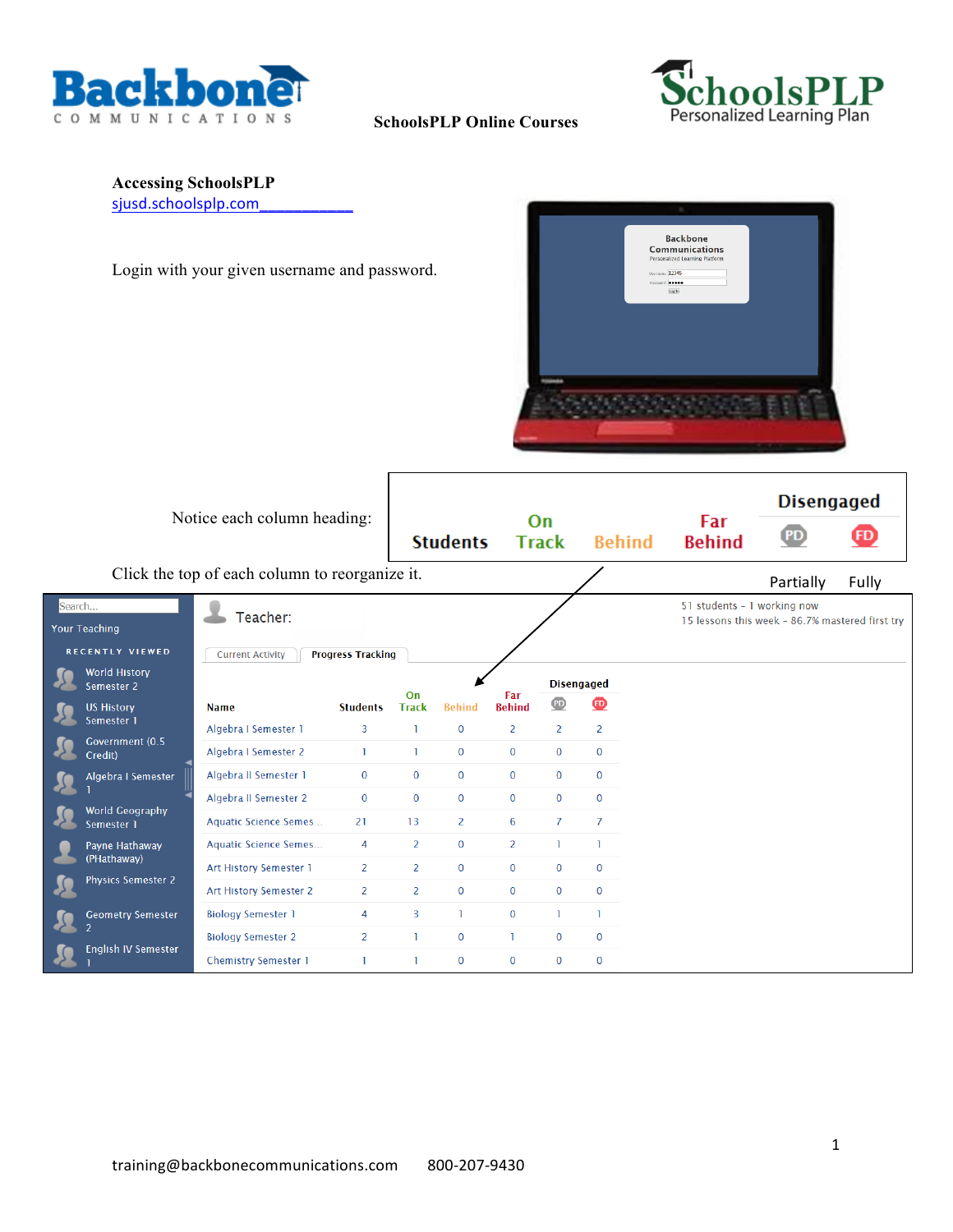Click on the current activity tab to see classroom progress and information on students' current activities and switch from This Week to Today. Notice Latest Activity for real-time data on all your students.

Click on a blue class name to access course info.

|                              |                 |                       |                        | This Week (see today) |                                     | <b>Latest Activity</b>                                                                |
|------------------------------|-----------------|-----------------------|------------------------|-----------------------|-------------------------------------|---------------------------------------------------------------------------------------|
| <b>Name</b>                  | <b>Students</b> | Working<br><b>Now</b> | <b>Hours</b><br>Worked | Lessons<br>Finished   | <b>Mastered</b><br><b>First Try</b> | : less than a<br>today, 4:21 pm, Ki                                                   |
| Algebra I Semester 1         | 3               | $\Omega$              | 0.0                    | $\Omega$              | 0.0%                                | minute on Lesson 9: Aquatic Birds in<br><b>Aquatic Science Semester 2</b>             |
| Algebra I Semester 2         |                 | $\mathbf{0}$          | 0.0                    | $\Omega$              | 0.0%                                |                                                                                       |
| Algebra II Semester 1        | $\mathbf{0}$    | $\mathbf{0}$          | 0.0                    | $\mathbf{0}$          | 0.0%                                | today, 4:21 pm, Ki<br>∷ A (100.0%) on<br>Lesson 8: Benthos (Continued) in Aquatic     |
| Algebra II Semester 2        | $\mathbf{0}$    | $\mathbf{0}$          | 0.0                    | $\mathbf{0}$          | 0.0%                                | Science Semester 2                                                                    |
| Aquatic Science Semes        | 21              | $\mathbf{0}$          | 0.2                    | $\bf{0}$              | 0.0%                                | today, $3:57$ pm, Ki<br>$\therefore$ F (15.2%) on                                     |
| <b>Aquatic Science Semes</b> | 4               |                       | 2.7                    | 6                     | 83.3%                               | Lesson 8: Benthos (Continued) in Aquatic                                              |
| Art History Semester 1       | $\overline{2}$  | $\mathbf{0}$          | 0.0                    | $\Omega$              | 0.0%                                | <b>Science Semester 2</b>                                                             |
| Art History Semester 2       | 2               | $\mathbf{0}$          | 0.0                    | $\bf{0}$              | 0.0%                                | today, $2:56$ pm, $M\epsilon$<br>to 6 minutes on                                      |
| <b>Biology Semester 1</b>    | 4               | $\mathbf{0}$          | 0.0                    | 0                     | 0.0%                                | Lesson 3: Conversions and Scientific<br><b>Notation in Aquatic Science Semester 1</b> |

Each student in the current classroom is listed with their hours worked and last login. When you click on the Progress Tracking Tab notice each student's average grade of the lessons worked as well as progress bars.

| <b>Current Activity</b> |                        | <b>Progress Tracking</b>          | Gradebook                           |                      |
|-------------------------|------------------------|-----------------------------------|-------------------------------------|----------------------|
|                         | This Week (see today)  |                                   |                                     |                      |
| <b>Name</b>             | <b>Hours</b><br>Worked | <b>Lessons</b><br><b>Finished</b> | <b>Mastered</b><br><b>First Try</b> | <b>Last Activity</b> |
| Η                       | 0.0                    | $\bf{0}$                          | 0.0%                                | Dec 21               |
| P(                      | 0.0                    | $\Omega$                          | 0.0%                                | Dec 3                |
| W                       | 0.0                    | 0                                 | 0.0%                                | Nov 16 '17           |

When reading progress bars, the light grey bar equals 100% of the time allotted, the dark grey bar represents where the student should currently be, and the green, orange, or red bars represent the student being on track, or falling behind.

| <b>Current Activity</b> | Algebra I Semester 1 | <b>Progress Tracking</b> | Gradebook     |                        |                                   |                                     |                        | 3 students - 0 working now        | 0 lessons this week - 0.0% mastered first try |  |
|-------------------------|----------------------|--------------------------|---------------|------------------------|-----------------------------------|-------------------------------------|------------------------|-----------------------------------|-----------------------------------------------|--|
|                         |                      |                          |               |                        | <b>This Week</b>                  |                                     |                        | <b>Last Week</b>                  |                                               |  |
| <b>Name</b>             | <b>DE</b>            | <b>Progress</b>          | <b>Grades</b> | <b>Hours</b><br>Worked | <b>Lessons</b><br><b>Finished</b> | <b>Mastered</b><br><b>First Try</b> | <b>Hours</b><br>Worked | <b>Lessons</b><br><b>Finished</b> | <b>Mastered</b><br><b>First Try</b>           |  |
| Ha                      | <b>ED</b>            |                          | C             | 0.0                    | $\mathbf{0}$                      | 0.0%                                | 0.0                    | $\bf{0}$                          | 0.0%                                          |  |
| Po                      |                      |                          | B             | 0.0                    | $\bf{0}$                          | 0.0%                                | 0.0                    | 0                                 | 0.0%                                          |  |
| Wa                      | (FD                  |                          | В             | 0.0                    | $\bf{0}$                          | 0.0%                                | 0.0                    | $\bf{0}$                          | 0.0%                                          |  |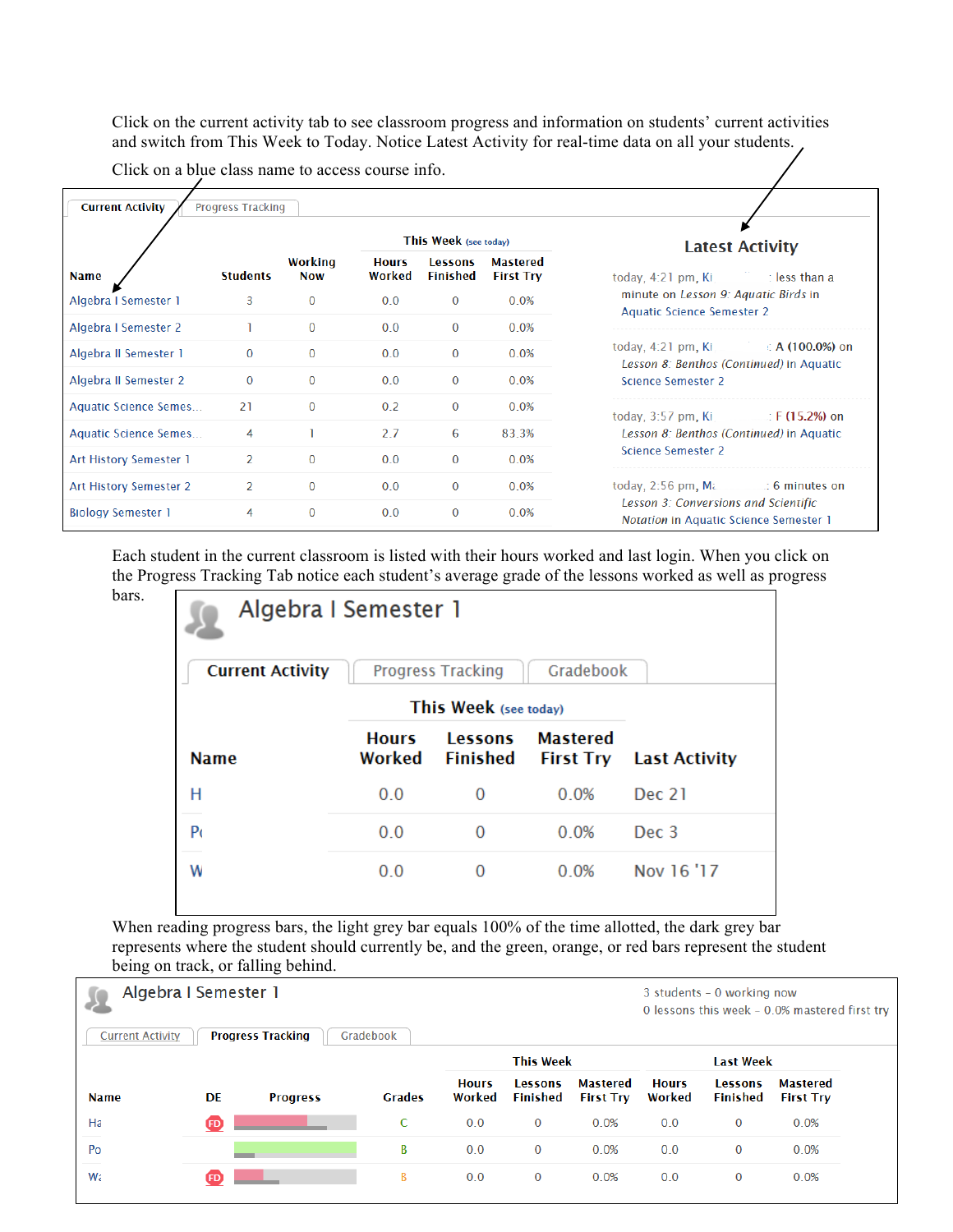Click on the Gradebook tab to access the gradebook for the classroom. Click on scores to access more information. The scores with a red background indicate an assignment was turned in after the due date.

| <b>Current Activity</b> |   | <b>Progress Tracking</b> | <b>Gradebook</b> |                                                   |                                               |                                                  |                                                 |                 |
|-------------------------|---|--------------------------|------------------|---------------------------------------------------|-----------------------------------------------|--------------------------------------------------|-------------------------------------------------|-----------------|
| <b>GRADES</b>           |   | <b>MASTERY</b>           |                  | <b>UNIT SUMMARY</b>                               |                                               | <b>FOR ME</b>                                    |                                                 |                 |
|                         |   |                          |                  | Unit 1                                            |                                               |                                                  |                                                 |                 |
| Name $\sim$             | p | <b>Score</b>             | Grade            | <b>Q</b> Lesson 1 -<br>Introduction<br>to Science | $\bullet$ Lesson 2 -<br>History of<br>Science | $\bullet$ Lesson 3 -<br>The Scientific<br>Method | <b>Q</b> Lesson 4 -<br>Activity<br>(Report on a | <b>O</b> Quiz 1 |
|                         |   | 81.41%                   | B                | 83.27%                                            | 79.16%                                        | 94.9%                                            | 100%                                            | 84.7%           |
|                         |   | 76.98%                   | C                | 72.72%                                            | 77.08%                                        | 90%                                              | 100%                                            | 86.08%          |
|                         |   | 96.6%                    | $\mathsf{A}$     | 95.45%                                            | 91.66%                                        | 95%                                              | $100\%$ $\Box$                                  | 88.87%          |
|                         |   | 90.28%                   | $\overline{A}$   | 95.45%                                            | 100%                                          | 100%                                             | 75% □                                           | 93.75%          |
|                         |   | 80.39%                   | B                | 72.72%                                            | 100%                                          | 84.9%                                            | 100%                                            | 85.04%          |

**Student View:** Students login at the same URL then click Work on this course to launch their coursework.

| Overview                                                                               |                           |
|----------------------------------------------------------------------------------------|---------------------------|
| K. Reid's Classroom                                                                    | Grade: $\triangle$ (0.0%) |
| Economics (0.5 credit)                                                                 | Credits: 0.00 / 0.50      |
| Work on this course                                                                    |                           |
| Start: Jul 28, 2017, Due: Jul 31, 2018<br>O lessons finished today in 0.0 minutes      |                           |
| O lessons finished this week in 0.0 minutes                                            |                           |
| 0 of 55 lessons finished                                                               |                           |
|                                                                                        |                           |
| K. Reid's Classroom                                                                    | Grade: $\triangle$ (0.0%) |
| English IV Semester 2                                                                  | Credits: 0.00 / 0.50      |
| Work on this course                                                                    |                           |
| Start: Jan 4, 2018, Due: Jul 2, 2018                                                   |                           |
| O lessons finished today in 0.0 minutes<br>O lessons finished this week in 0.0 minutes |                           |
|                                                                                        |                           |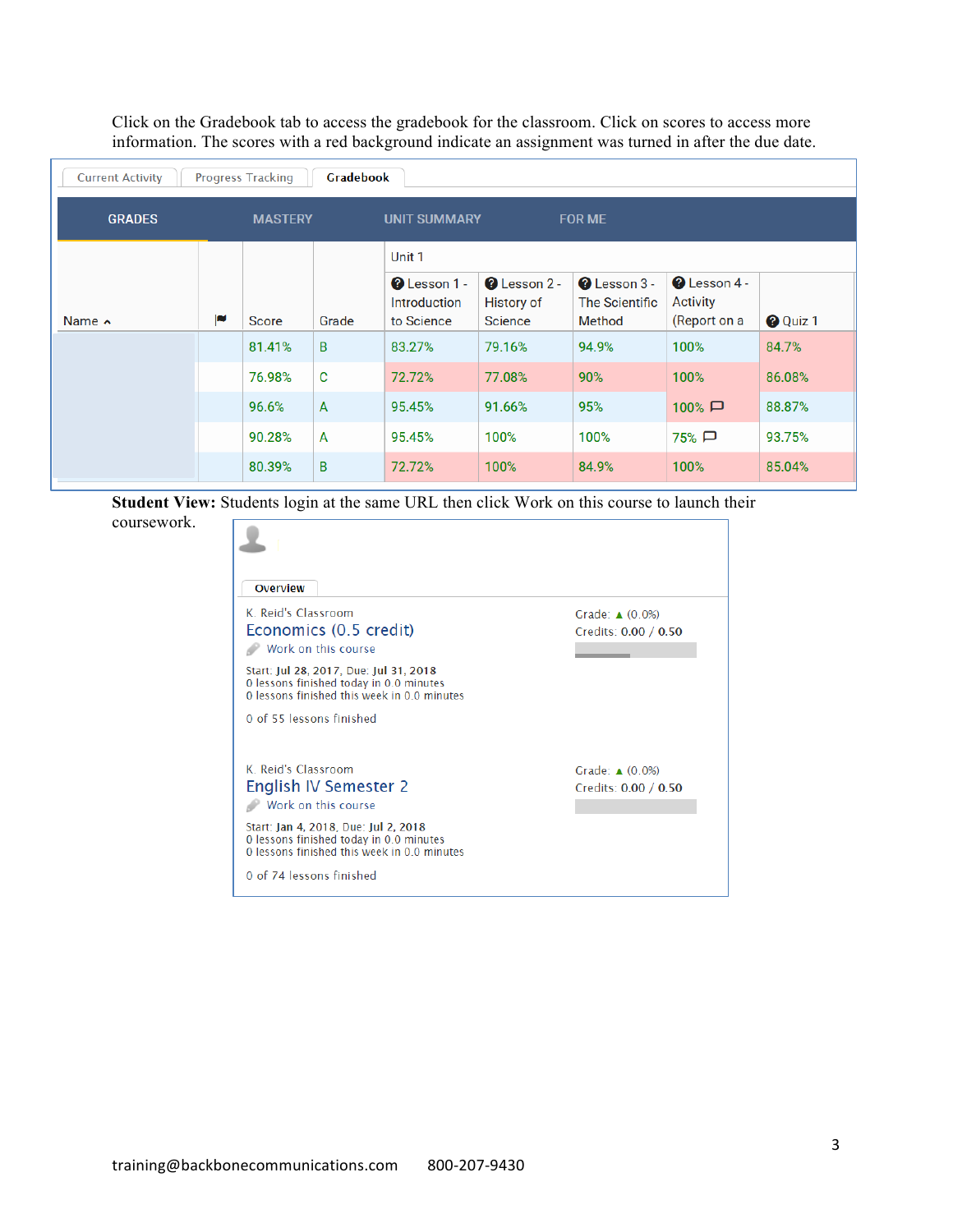Students access coursework on the left-hand side and click Return to your student page to view current scores.



# **How to Grade Student Assignments**

Most assignments are graded by the system, however written work will need to be scored by a teacher or grader. Click on a course name and select the gradebook tab. If an assignment needs to be graded, you will see a paper icon in the gradebook. Click on the icon to open the Grade

Editor window.

|    | Progress Tracking   | Gradebook |                                    |                                                |  |  |  |
|----|---------------------|-----------|------------------------------------|------------------------------------------------|--|--|--|
|    | <b>UNIT SUMMARY</b> |           | FOR ME                             |                                                |  |  |  |
|    |                     |           | Origins of Our Government          |                                                |  |  |  |
| EU | Score               | Grade     | ▤<br>Assignment:<br>Origins of Our | <b>O</b> Quiz:<br>Origins of Our<br>Government |  |  |  |
|    |                     |           |                                    |                                                |  |  |  |
|    | 83.33%              | B         |                                    | 83.33%                                         |  |  |  |
|    | 83.33%              | B         |                                    | 83.33%                                         |  |  |  |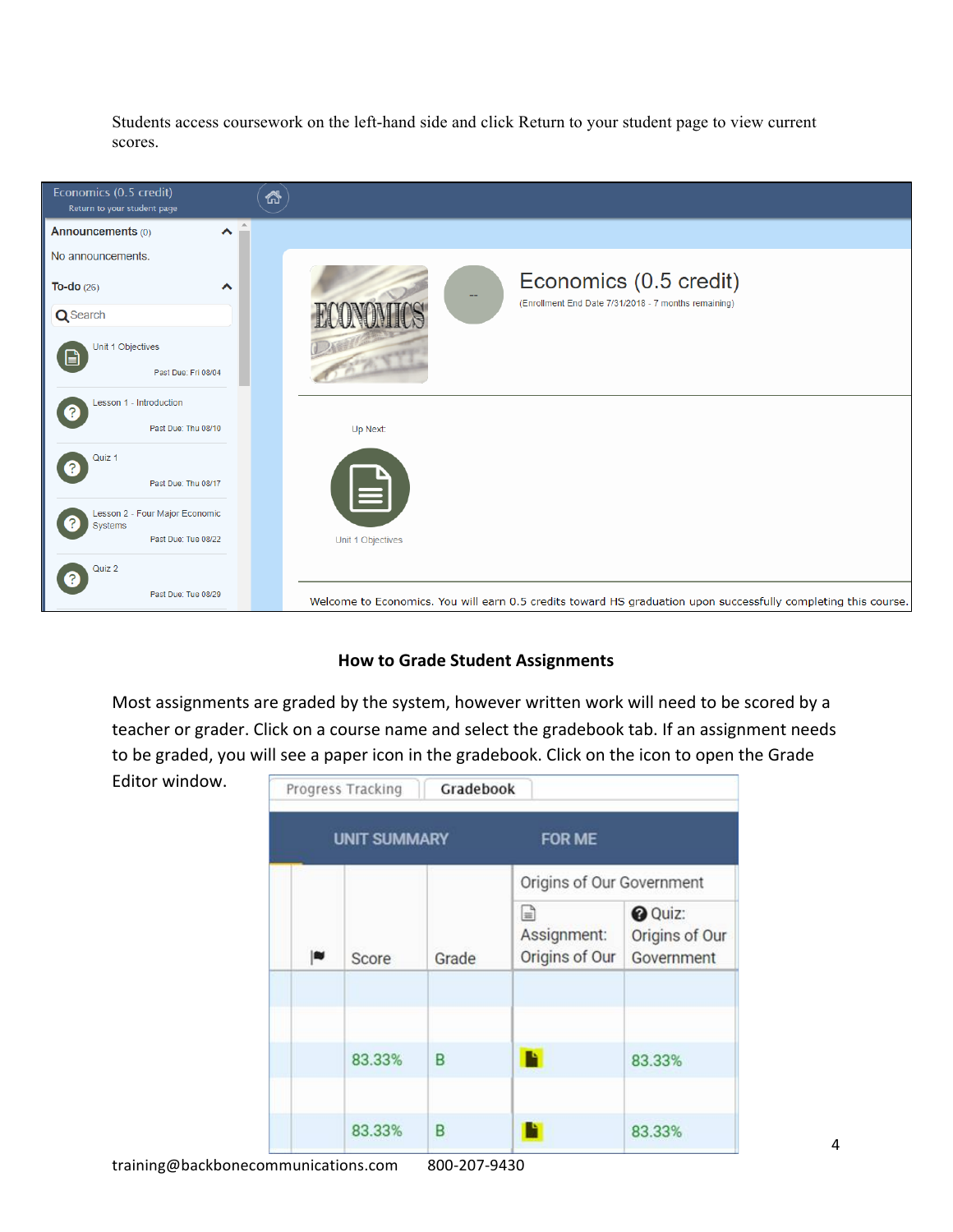After viewing the work to the left inside the pop-up window, type a score into the score field or choose Full Credit or No Credit. Once you have given the student a score, click Submit Score.



## **How to Reassign Lessons/Quizzes**

Teachers can reassign quizzes in the same way. Once the grade editor box pops up, click Allow Retry. A circular arrow icon will appear in the grade book to indicate that the student's test was reassigned.

| <b>@</b> Lesson 2 -<br>The |
|----------------------------|
| Language of                |
|                            |
|                            |
|                            |
| $85%$ $C$                  |

#### **How to skip specific assignments**

In the gradebook, teachers can excuse students from an assignment (see grade editor box pic above) An X will appear in the gradebook if a student has been excused.

#### **Hiding Assignments in the Course Editor**

Teachers can hide assignments from all students in a course by changing the visibility.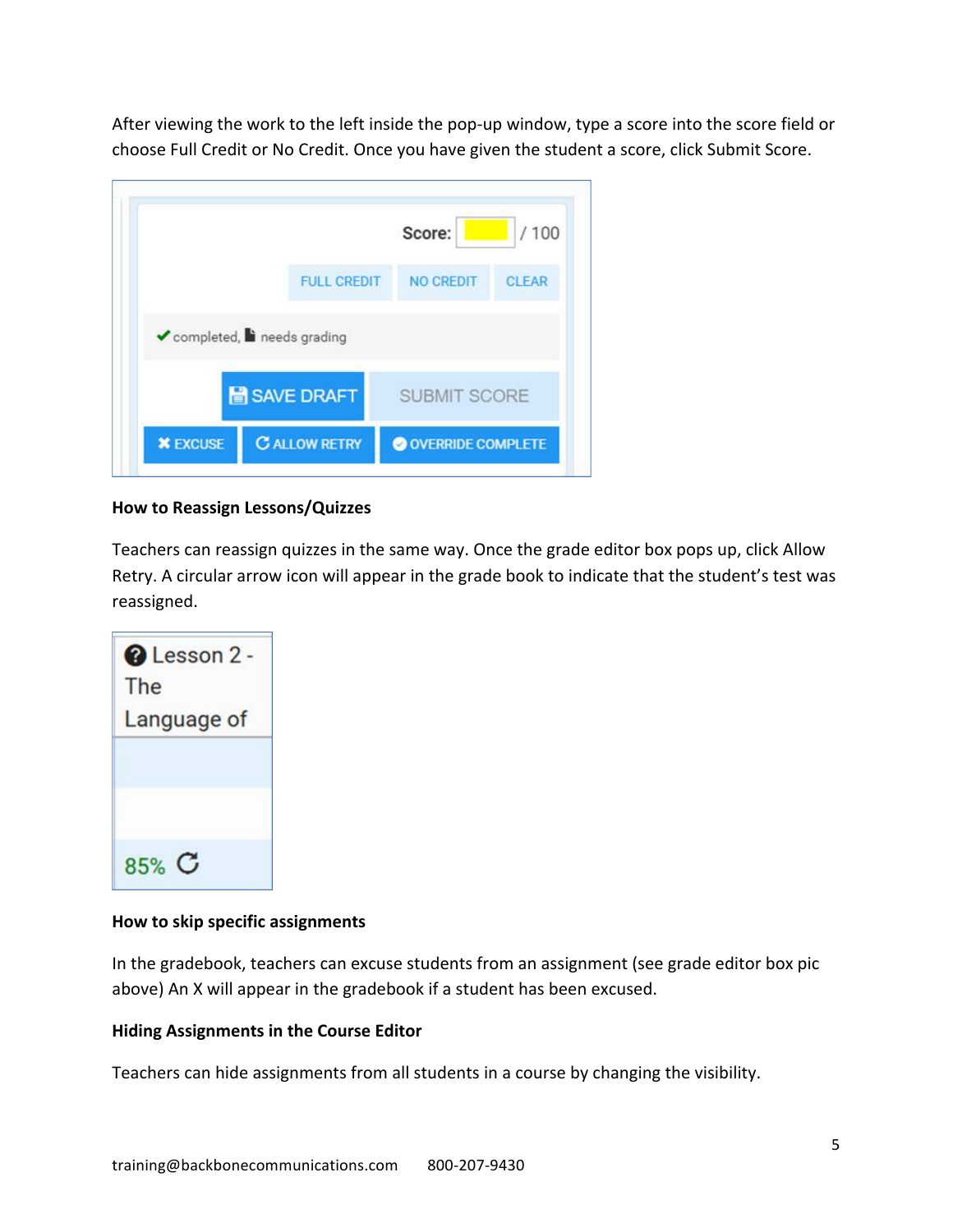Teachers can also delete a lesson or activity if they prefer to teach that skill through direct instruction/blended learning.

Teachers can hide lessons for specific students if they first create a group, assign a student to the group, and edit group settings. (See group handout).

To access the Course Editor, click the Course Setup link at the right-top. Next, click the Open the course... link at the top to edit the course in a new tab.

0 students - 0 working now 0 lessons this week - 0.0% mastered first try Course Setup...

1C - American Government Default Length: 180 real days from enrollment Open the Course Editor in a New Tab...

Click the eyeball icon to hide assignments from students.

Click the pencil icon to edit.

Click the three-dot icon to access Preview or Delete.

| <b>SYLLABUS</b> | <b>PROJECTS</b>           | <b>WEIGHTS</b> | <b>ACTIVITY LIST</b> | <b>SCHEDULING</b> | <b>GROUP SETTINGS</b> |               |
|-----------------|---------------------------|----------------|----------------------|-------------------|-----------------------|---------------|
|                 |                           |                |                      |                   |                       |               |
| News forum      |                           |                |                      |                   |                       | $\frac{1}{2}$ |
| $\checkmark$    | Origins of Our Government |                |                      |                   |                       | $\bullet$     |
|                 | Theories of Government    |                |                      |                   |                       | $\bullet$     |

#### **Changing Passwords**